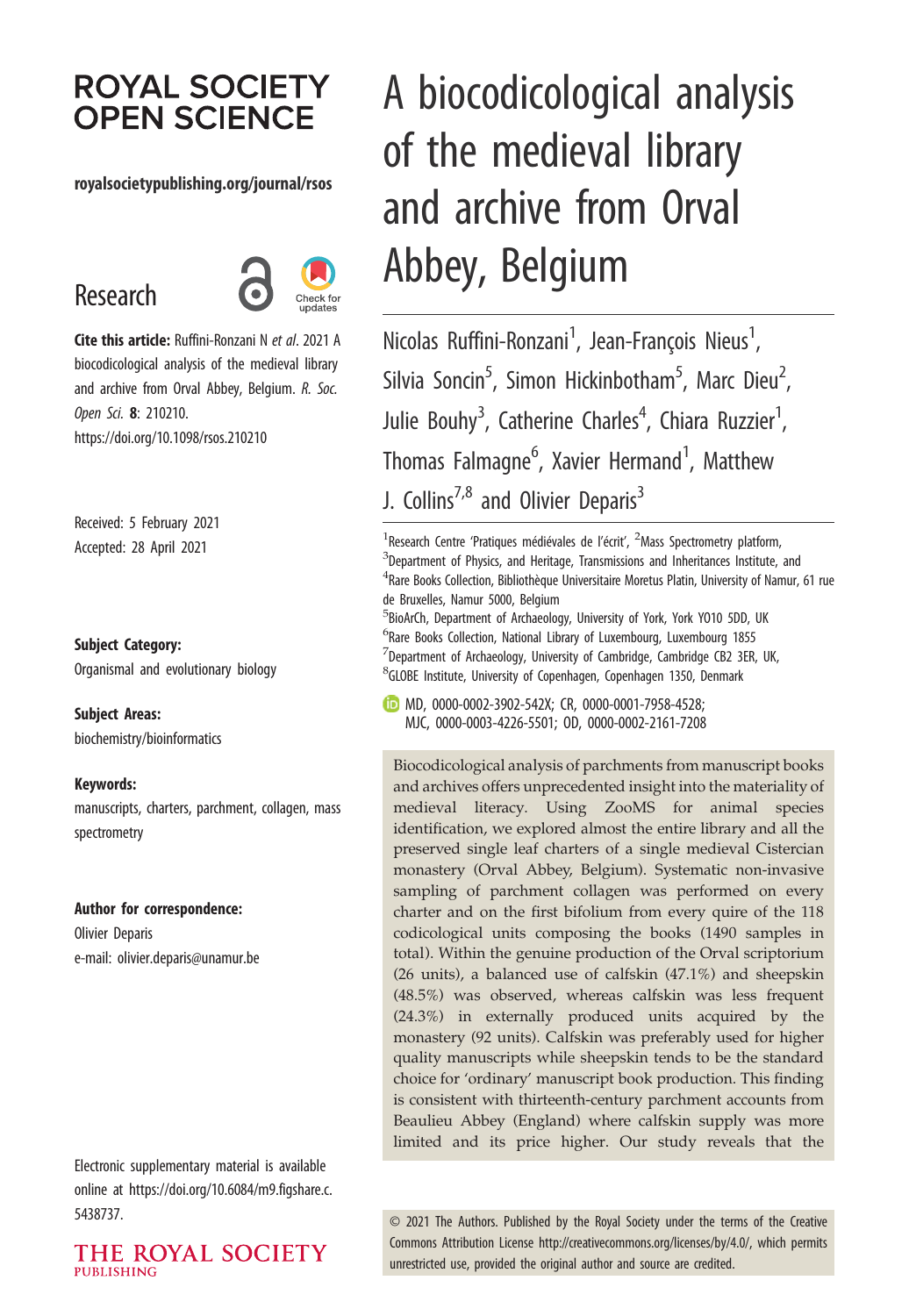making of archival documents does not follow the same pattern as the production of library books. Although the five earliest preserved charters are made of calfskin, from the 1230s onwards, all charters from Orval are written on sheepskin.

## 1. Introduction

The most widespread writing support in medieval Europe was the limed, stretched and scraped skin of calf, sheep and goat. Before the introduction of paper in the fourteenth century, parchment was even the only durable material available for the making of library books and documents. From a zooarchaeological standpoint, a bound codex represents multiple animals drawn from a single livestock generation with a minimum number of individuals equivalent to the largest medieval bone assemblage. Charters, i.e. medieval deeds on single leaves, are usually dated and thus offer exquisite temporal resolution. Although millions of codices and legal deeds written on parchment are still preserved, representing a huge volume of material available for study, they have rarely been considered as primary information on a monastic production, i.e. skins. This is in large part because, until recently, there existed no better method to speciate skins than visual assessment, a reputedly difficult and unreliable process. Catalogues of medieval manuscripts typically describe codices as made of 'parchment' or 'vellum'. Although this latter word (derived from the Old French velin, 'parchment made from calfskin') may occasionally be used to distinguish finer quality skins, 'parchment' and 'vellum' are generally put as synonyms, thus obscuring the fact that medieval scribes were well aware of the precise origin of the parchment they were writing on, with calfskin better valued than the greasier skin of adult sheep. The 1269–1270 accounts from Beaulieu Abbey (Southern England)—a rare piece of direct evidence on skin and parchment procurement and sale—indeed reveal that calfskin commanded a premium price [[1](#page-12-0)].

In recent scholarship, the 'Animal' and 'Material Turns' in the Humanities have focused attention upon the deliberate and informed choices made by parchment-makers and users, who discriminated the young, 'pure' skin from calf against the equivalently sized skins from adult sheep or goat, which evidenced the imperfections of a lived life [[2](#page-12-0)]. More crucially, it is now possible to speciate parchment using zooarchaeological mass spectrometry (ZooMS) [\[3\]](#page-12-0). Using these techniques, we have conducted the first-ever comprehensive analysis of a coherent corpus of medieval library books and charters from one single monastic institution, namely the Cistercian abbey of Orval in present-day Belgium. Sixty-eight codices (ninth to seventeenth century though mostly twelfth to thirteenth century) and 59 charters (1173–1359) were analysed, amounting to, respectively, 1490 and 59 sampled folia.

A community of Cistercian monks settled in Orval, in the Belgian Ardennes, in 1131–1132 and still exists today. This small monastery quickly grew in importance and became a major monastic house located at the border between the German Empire and the Kingdom of France. Seventy-four re-bound manuscript books and 59 charters from Orval Abbey are extant today [[4](#page-12-0),[5](#page-12-0)]. Sixty-eight re-bound volumes in parchment preserved in the National Library of Luxembourg ('BnL' hereafter), which represent the large majority of the collection, and all legal deeds, now in the State Archives in Arlon, were made available for this study and explored through a massive ZooMS analyses campaign between 2017 and 2019. These 68 re-bound volumes contain some 118 identifiable codicological units. We define a codicological unit, abbreviated CU, as a volume, a part of a volume, or a set of volumes whose production may be considered a single operation, prepared in one place, at one time using the same available resources [\[6,7](#page-12-0)]. Several clues make the link obvious or possible between these 118 CUs and the medieval library of Orval. First, 26 CUs were copied in Orval. Thirty-three other CUs are of uncertain origin, but their presence in the medieval library is ascertained by ex-libris dated before the middle of the sixteenth century. All the other CUs have a certified provenance at least for the modern period, because they were bound to one of the above-mentioned items, or because their contents are described in a mid-seventeenth-century catalogue, or finally because they appear in miscellanies bearing shelfmarks of the second quarter of the eighteenth century. A list of all 118 CUs under study (with information on date, origin and textual typology) can be found in electronic supplementary material, table S1. While 26 out of these 118 CUs were produced locally by the Orval scriptorium, which was mainly active in the first two-thirds of the thirteenth century, most of them were written elsewhere (in some cases long before the foundation of the monastery), and gradually acquired by the monks through donations, exchanges or purchases.

In the following study, we discriminate between the CUs made in Orval from those created elsewhere. The identification of locally made CUs relies upon Thomas Falmagne's standard catalogue of the Orval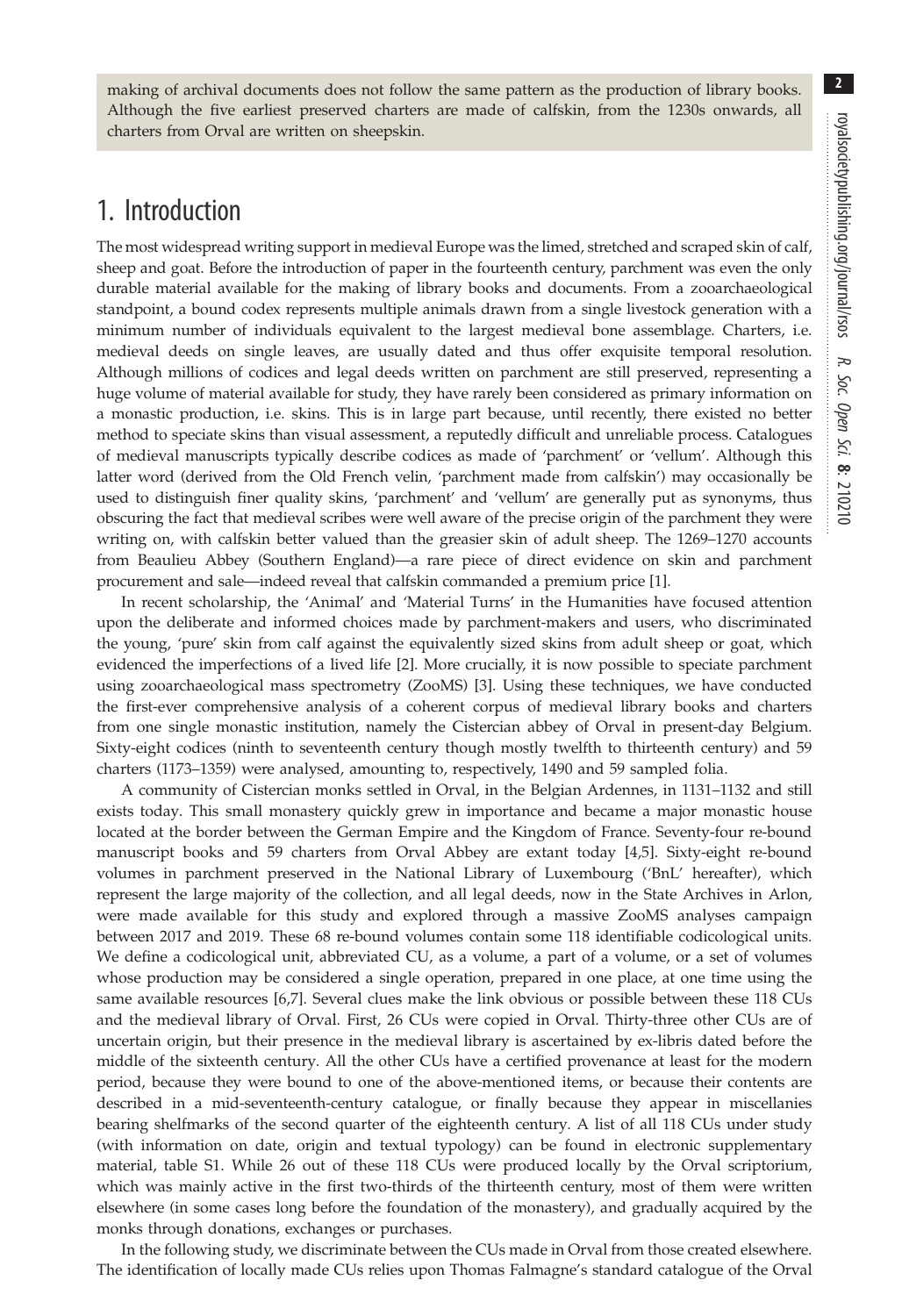manuscripts [[5](#page-12-0)] (see electronic supplementary material, table S1); three likely attributions to Orval were considered positive. It is worth noting that CUs attributed to Orval are often bound with externally produced CUs within the same volume, which is a common feature of medieval book production. One bifolium from each quire (i.e. a group of bifolia nested together [[6](#page-12-0),[7](#page-12-0)]) in all 118 CUs was sampled (1490 units), as well as all Orval parchment charters (59 units) (see §2.1). Samples from all but one manuscript were analysed by peptide mass fingerprinting (ZooMS) at BioArCh laboratory, University of York, United Kingdom (see §2.2), while samples from both charter material and the remaining manuscript (ms. BnL 22) were analysed by peptide sequencing at MaSUN platform, University of Namur, Belgium (see §2.3). In order to cope with this considerable amount of samples, an automated classification method (Bacollite [\[8\]](#page-13-0)) was used for analysing ZooMS data, and the results compared with time-consuming manual analysis. Comparison of the two datasets enabled us to further establish a confidence metric for Bacollite (see §2.4).

Reconstructing the zooarchaeological profile of the entire written patrimony once held by a monastic community offers unprecedented insight into the materiality of medieval literacy and intellectual life. Our exploration of a large set of 'average' library manuscripts and archival records puts the results of earlier works, which were essentially focused on luxury book production, into a broader perspective. This study reveals that the use of calfskin was less prevalent in northwestern Europe than assumed; sheep was far more common than calf. It also sheds light on the tacit and informal rules that guided the choice of animal species by medieval scribes. We argue that the 'quality' level which the commissioner, in this case a Cistercian monastery, expected for its book production may have been a determining criterion. Eventually, our results make clear that from the mid-thirteenth century archival documents did not follow the same pattern as library books, as they were exclusively made of sheepskin.

## 2. Material and methods

#### 2.1. Sampling

All sampled codices were classified in the Orval manuscripts catalogue [[5](#page-12-0)] and belong to the collection of the National Library of Luxembourg. All sampled charters belong to the Belgian State Archives in Arlon. Sampling of parchment (manuscript folia or charters) was performed by non-invasive triboelectric extraction of collagen molecules following a previously described method [\[3\]](#page-12-0). Briefly, it consisted in gentle rubbing of non-written areas of the parchment surface with a PVC eraser (Mars, Staedler). For each sampling, a new piece of eraser and new nitrile gloves were used, and the table was cleaned with isopropanol in order to avoid any cross-contamination. Eraser crumbs containing collagen, i.e. the parchment sample, were collected in a 1.5 ml Eppendorf tube and stored at 4°C (MaSUN) or room temperature (BioArCh) until its use for ZooMS analysis. For the 68 bound manuscripts, within every codicological unit (118 CUs in total), one sample was taken in each quire of the CU, on the recto of the first folium of the quire. Samples were labelled according to the CU descriptor. The total number of samples amounted to 1490. For the 59 charters, sampling was performed on each charter parchment. The thickness of the parchment was measured using a gauge (0.01 mm accuracy) at six locations on the charter (three points evenly spaced on both left and right edges) and average/ standard deviation values were calculated.

#### 2.2. Peptide mass fingerprinting

Samples from all BnL manuscripts except ms. 22 (1490–27 = 1463 samples in total) were analysed at BioArCh laboratory (University of York, UK) by mass fingerprinting. Seventy-five microlitres of 50 mM ammonium bicarbonate buffer (NH<sub>4</sub>HCO<sub>3</sub>, AmBic, pH 8) and 1 µl of trypsin (0.4 µg µl<sup>-1</sup>) were added to the eraser crumb samples and incubated at 37°C for 4 h to perform collagen digestion. The Eppendorf tubes containing the samples were then spun down on a benchtop centrifuge at maximum speed and the trypsin action was stopped by adding 1 µl of 5% vol/vol trifluoroacetic acid (TFA). The supernatant were transferred into new Eppendorf tubes and C18 resin ZipTip<sup>®</sup> pipette tips (Millipore) were used to extract the collagen peptides, which were then eluted into 50 µl of 50% acetonitrile (ACN) and 0.1% (v/v) TFA (conditioning solution). One microlitre of eluted peptides was spotted in triplicates on a ground steel plate and mixed with 1 µl of matrix solution (α-cyano-hydroxycinnamic acid), together with a calibration mixture [[3](#page-12-0),[9](#page-13-0)]. The MALDI-ToF analysis was performed using a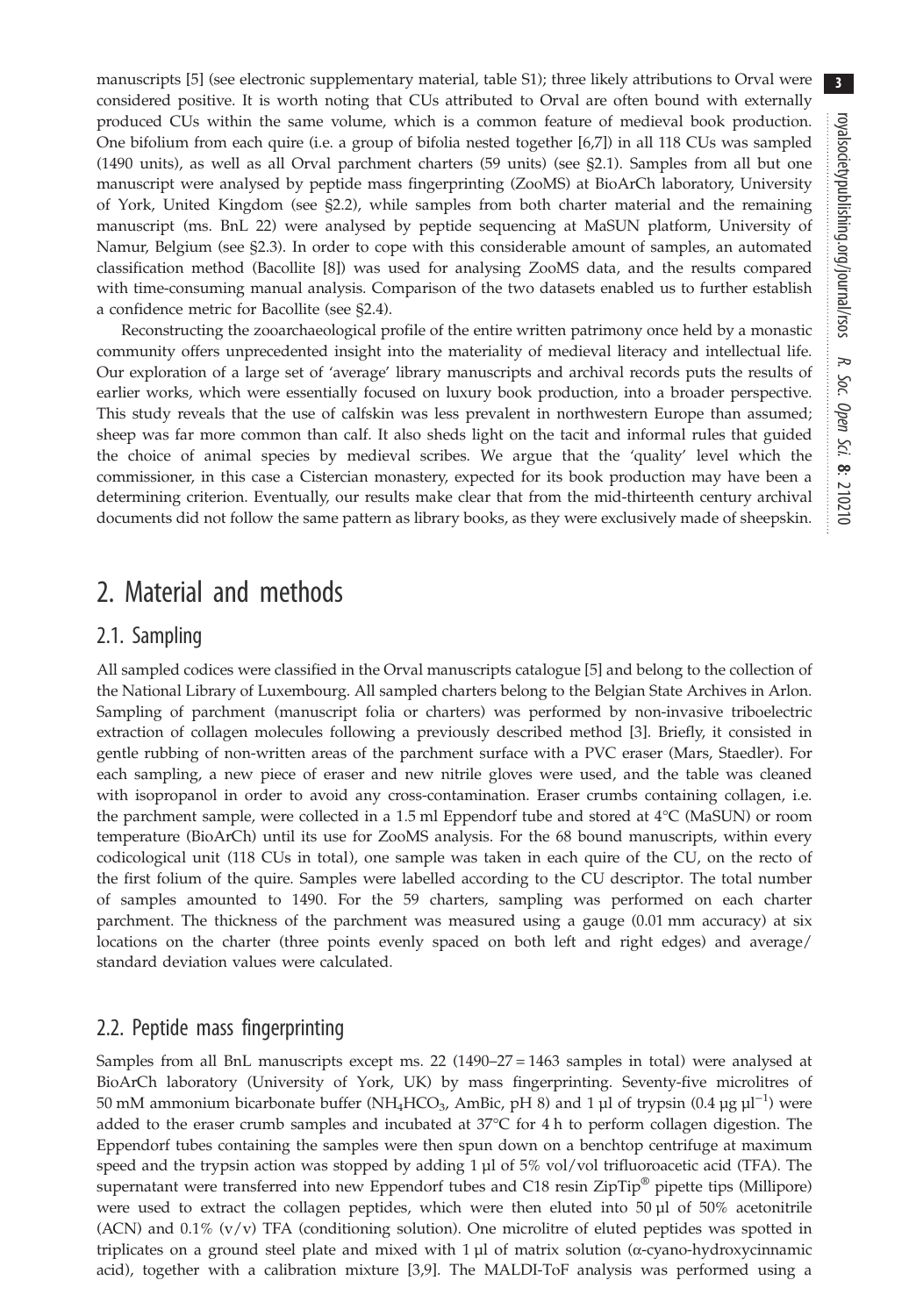4

Bruker Ultraflex III mass spectrometer at the Centre of Excellence in Mass Spectrometry facility at the University of York.

#### 2.3. Peptide sequencing

Samples from all charters (59) as well as those from ms. 22 (27 samples) were analysed by peptide sequencing at MaSUN mass spectrometry platform (University of Namur, Belgium). Collagen was extracted and digested by adding  $50 \mu$ l of NH<sub>4</sub>HCO<sub>3</sub> 50 mM buffer to the sample and 200 ng of trypsin (Promega). The samples were incubated for 4 h under light agitation. The samples were acidified with a solution of TFA to a final concentration of  $1\%$  (v/v). Supernatant containing the peptides were transferred to a ZipTip® C18 (Millipore). After washing and conditioning of the  $\text{ZipTip}^{\circledast}$  according to the manufacturer's instructions, the peptides were loaded and desalted with a solution of H<sub>2</sub>O, 0.1% TFA (v/v). Peptides elution was done with 10  $\mu$ l of 80% ACN/0.1% TFA (v/v). All samples were then vacuum dried (Heto) and recovered with a solution of 2% ACN/0.1% TFA  $(v/v)$ . All samples were analysed using liquid chromatography (UltiMate 3000, Thermo Fisher) coupled to electrospray tandem mass spectrometry (MaXis Impact UHR-TOF, Bruker) (LC-MSMS). The digests were separated by reverse-phase liquid chromatography using a  $75 \mu m \times 150 \text{ mm}$  reversephase column (Acclaim PepMap 100 C18). A 20 min gradient was used to separate the peptides. The column effluent was connected to a Captive Spray (Bruker). In survey scans, MS spectra were acquired for 0.5 s in the  $m/z$  range between 50 and 2200. The 10 most intense peptides  $2^+$  or  $3^+$  ions were sequenced. The collision-induced dissociation (CID) energy was automatically set according to mass-to-charge (m/z) ratio and charge state of the precursor ion. MaXis and Thermo Systems instruments were piloted by Compass HyStar 3.2 (Bruker). Peak lists were created using DataAnalysis 4.0 (Bruker) and saved as an mgf file for use with Mascot 2.4 as search engine (Matrix Science). Enzyme specificity was set to trypsin, and the maximum number of missed cleavages per peptide was set at one. Hydroxylation (KP) and oxidation (M) were allowed as variable modification. Mass tolerance for monoisotopic peptide window was 7 ppm and MS/MS tolerance window was set to 0.05 Da. The peak lists were searched against a home-made collagen protein database and a contamination protein database. Scaffold software (Proteome Software) was used to validate protein and peptide identifications, and also to perform the search of species marker peptides. Our species marker database contained specific peptides that allowed us to differentiate Capra hircus (goat), Ovis aries (sheep) and Bos taurus (calf).

#### 2.4. Species identifications

Manual species identification was performed by screening the mass spectra for peptide  $m/z$  markers. To do so, we used the open-source software mMass ([www.mmass.org](http://www.mmass.org)) [[10\]](#page-13-0), setting the signal-to-noise threshold at 3.0 and the relative intensity threshold at 0.3. The  $m/z$  markers correspond to the peptides isolated from collagen  $\alpha_1(I)$  and  $\alpha_2(I)$  following the protocol described in the previous section. Cattle (Bos taurus), i.e. calf here, can be distinguished from other mammals by the peptide of the  $\alpha_2(I)$  chain at  $m/z$  1192.6 + 1208.6 and that of the  $\alpha_2(I)$  chain at  $m/z$  2853.5 + 2869.5. The same two peptides in sheep (Ovis sp.) and goat (Capra sp.) collagens have  $m/z$  1180.6 + 1196.6 and  $m/z$  2883.5 + 2899.5, respectively [[11](#page-13-0)]. Sheep and goat can be further discriminated by the peptide of the  $\alpha_2(1)$  chain with  $m/z$  3017.4 + 3033.4 for sheep, and  $m/z$  3077.4 + 3093.4 for goat [[12\]](#page-13-0). When this last peptide was not present, the sample was identified as mixed 'sheep/goat'. In the case of absence of any relevant peptide, the sample was categorized as 'undetermined'.

The manual interpretation of ZooMs results for such a high number of parchment samples gave us the opportunity to use a new, automatic method of species identification, called Bacollite [\[8\]](#page-13-0) to validate the manual analysis. This automated approach has two stages. The first one combines a cross-correlation of observed MS spectra with the theoretical distribution of a set of peptides that are used for discrimination. The second one involves an iterative thresholding scheme which compares the correlation values and yields a score for each candidate species that can be used for classification. For the current study, the entire dataset was processed using the same set of discriminatory peptides that were used in the manual analysis described above.

With the manual classification to hand, our approach to species ID validation was as follows. Firstly, the automated classification was compared with the manual classification and the dataset was divided into those samples where the manual and automated interpretations agreed and those where they disagreed. This allowed us to obtain a distribution of scores for these two classes, as shown in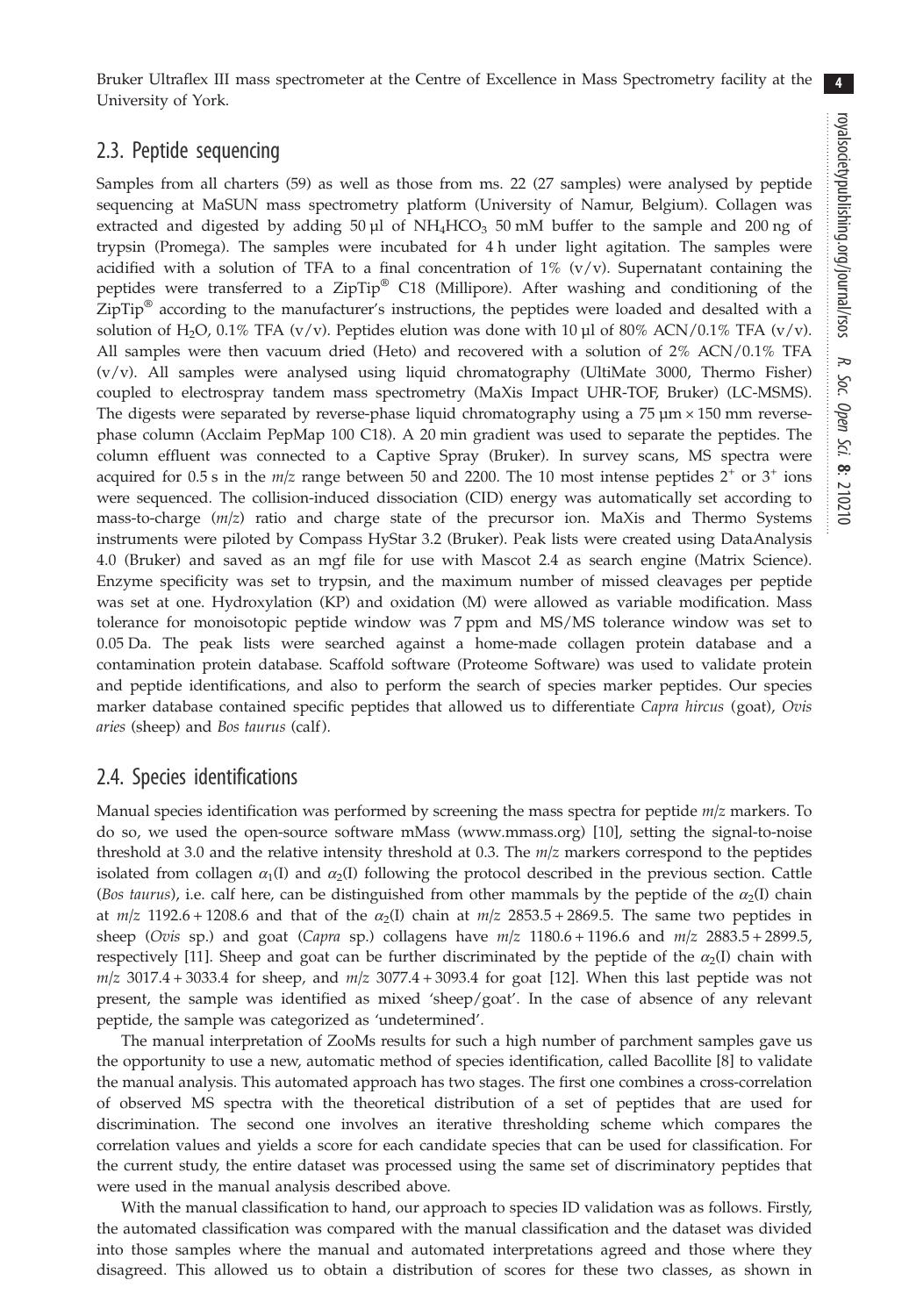electronic supplementary material, figure S1. The majority of manual and automated classifications agreed, and after correcting a small number of recording errors in the manual data, it was clear that samples with disagreement on classification all had a low Bacollite score. Accordingly, a threshold score of 10 was agreed, below which the manual interpretation was accepted as the final decision on species ID. The small number of samples (20) above this threshold that had no manual ID were reexamined, and where appropriate the Bacollite classification was accepted. The distribution of Bacollite scores in each CU is shown in electronic supplementary material, figure S2. The plot shows that calf tends to score more highly than sheep or goat. This is because calf have fewer peptides in common with sheep or goat, and the scoring scheme is designed to reflect the 'discriminatory power' of the sample. The distribution of scores seems highly variable among the CUs, however.

#### 2.5. Statistics

Results of species identifications were classified into six categories: three were associated with pure species ('calf', 'sheep', 'goat') and the other ones were related to ambiguous results ('sheep/goat', 'undetermined', 'not analysed'). A first series of statistical analyses was carried out at the quire level. Percentages (number of samples falling into a given category divided by the total number of samples considered) were calculated while sorting on manuscript production place (Orval scriptorium or outside). A second series of statistical analyses was carried out at the CU level. For a given CU, the numbers of samples falling into each species ID category were calculated. The category with the maximum number of samples was regarded as the dominant category for the CU. A percentage of occurrences of the dominant category ( $p_{\text{max}}$ ) was then calculated. Based on this percentage, two descriptors were assigned to the CU: a CU type and a dominant species. If  $p_{\text{max}} > 85\%$  and the category was associated with a pure species, then both CU type and dominant species descriptors inherited the name of the species. Otherwise ( $p_{\text{max}} \le 85\%$  or the category was related to ambiguous results), different cases were considered. If the dominant category was neither 'undetermined' nor 'not analysed', the CU type descriptor was assigned to 'mixed', otherwise it was assigned to 'undetermined'. Furthermore, as it could happen that the maximum number of samples fell into a non-pure species category, the dominant species descriptor inherited the name of that category as far as  $i_{\text{max}} > 85\%$ . On the other hand, if  $p_{\text{max}} \le 85\%$ , the dominant species descriptor was assigned to 'none'.

#### 2.6. Codicology

In order to refine our statistical analysis, we have defined three main additional features for CUs. The first feature, called 'thickness' herein (called 'consistance' by Muzerelle & Ornato [\[13](#page-13-0)]), is based on the number of folia a given CU contains. According to [[13\]](#page-13-0), most of the medieval manuscripts counted between 100 and 200 folia. CUs of more than 200 folia only represented a small part of the Orval corpus (between 10% and 20% according to the period of production) as did CUs of fewer than 100 folia (between 15% and 25%). CUs were regarded as 'very thin' when they counted less than 10 folia. Short and isolated texts were usually written on these CUs. They were regarded as 'thin' when the CUs counted between 11 and 100 folia, 'medium' when they counted between 101 and 200 folia, and 'thick' when they counted more than 200 folia. The second feature, called 'quality' herein, was based on layout, scribe's skill (calligraphy) and decoration. Regarding the layout, we considered that the best layouts contributed to the readability of the texts. The skill, or even the zeal, with which the scribes wrote the texts was a second important aspect. Indeed, some writings were copied more carefully than others. Finally, the decoration of the manuscripts matters. The illuminated manuscripts were regarded as 'better' than the manuscripts without decoration or containing only coloured initials. We have attributed notes to each CU for each of these criteria and, then, brought the notes to scores ranging from 0 to 10. Based on this score, we have set up five categories of manuscripts, i.e. 'very low quality' (score lower than 3), 'low quality' (score higher than or equal to 3 and lower than 5), 'medium quality' (score higher than or equal to 5 and lower than 6.5), 'good quality' (score higher than or equal to 6.5 and lower than 8) and 'superior quality' (score higher than 8). The third feature was a typology based on the manuscript topic: eight types of texts were defined (Bible, liturgy, grammar and rhetoric, sciences, narrative texts, law, preaching, theology) plus a category 'Other', which was composed of normative texts and letter collections.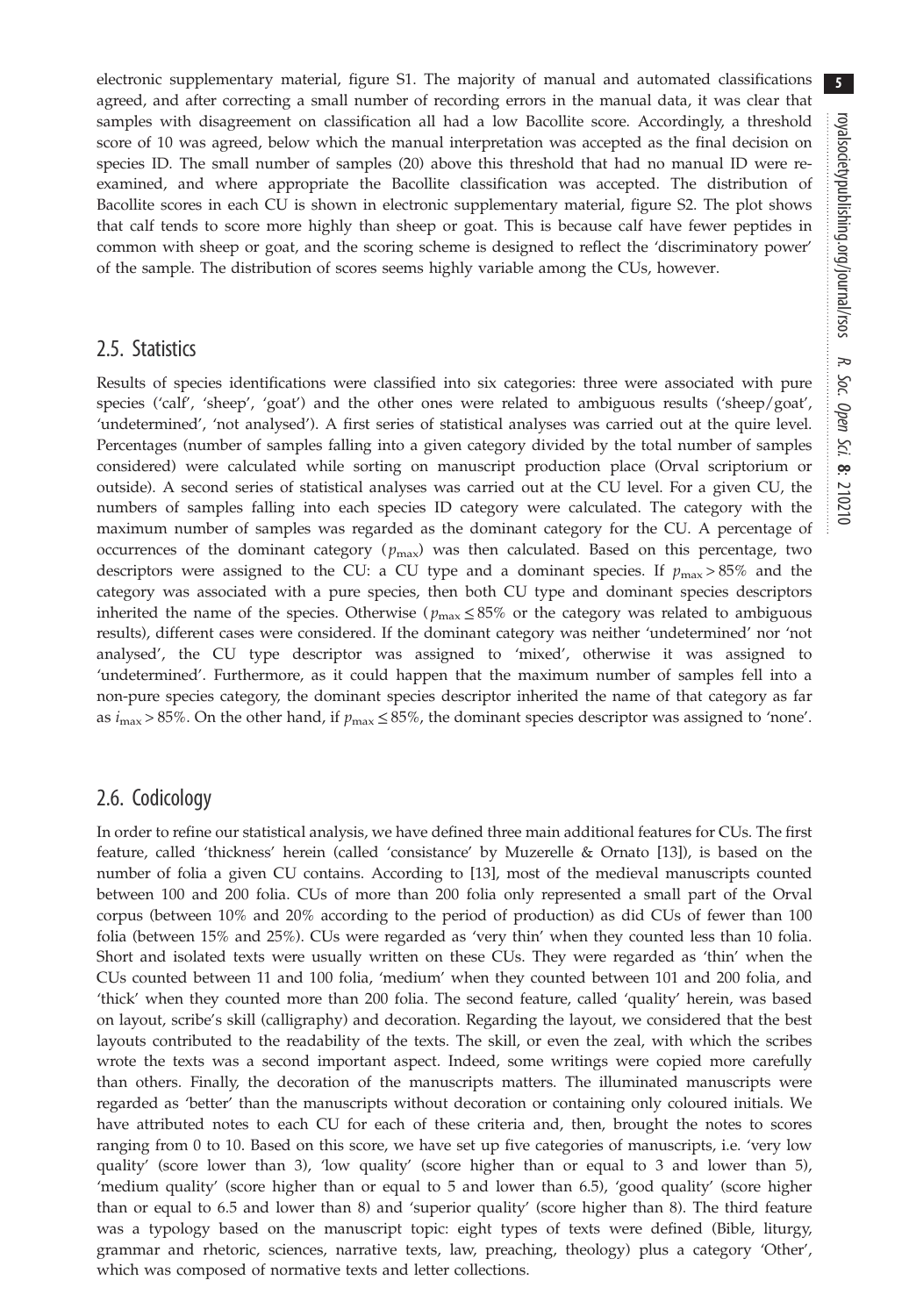

Figure 1. Distribution of parchment animal skins among the 68 manuscripts of the Orval Abbey library. Proportions (top chart) and counts (bottom chart) in each species ID category (calf, sheep, goat, sheep or goat, undetermined) were calculated at the quire (sample) level and are displayed according to the production place and the production period of codicological units (CUs). The illustration below the charts depicts the systematic non-invasive sampling of CUs at the quire level. Collagen samples (1490 in total) were taken by gently rubbing parchment on the recto of the first folio of each quire composing the CUs and then analysed by ZooMS.

## 3. Results

#### 3.1. Species variation in and outside the Orval scriptorium

47%

800

600

400

no. of quires

no. of quires

200

 $\overline{0}$ 

 $\bigg(CU(1)$ 

quire 3 quire 2 quire 1

1ftis locurus<sup>1</sup>

The manuscripts from Orval library are made of calfskin, sheepskin and goatskin, the most commonly used species in the medieval West. In total 1490 bifolia were analysed by ZooMS (electronic supplementary material, table S2) and statistics were performed on species ID results (see §2.5). Approximately 56.4% are sheep, 29.7% calf, 3.8% goat, 7.0% sheep/goat (i.e. the ZooMS spectra were too poor for assignment), and 3.1% are left undetermined or were not analysed. However, significant differences are observed between the 26 CUs which were identified by Falmagne as Orval production, and the 92 CUs which were not (figure 1). The Orval scriptorium seems to have made more frequent use of calfskin than is evident in the texts acquired by the library. Almost half (47.1%) of the production of the scriptorium at Orval (mainly active in the early to mid thirteenth century) was on calfskin. This contrasts with only a quarter (24.3%) of the folium from acquisitions made in the thirteenth century, a similar fraction as observed from all imported texts. Consequently, sheepskin appears less predominant in Orval-made CUs (48.5%) than in non-Orval CUs (58.9% of thirteenthcentury CUs, 60.4% of medieval CUs). In any instance, these data do not corroborate the trend argued for manuscripts from Benedictine monasteries in the Scheldt valley by Steven Vanderputten in 2005 (exclusive use of sheep during the tenth and eleventh centuries, and dramatic shift to calf in the first half of the twelfth century), inferring from naked eye inspection of 42 codices dedicated to lives of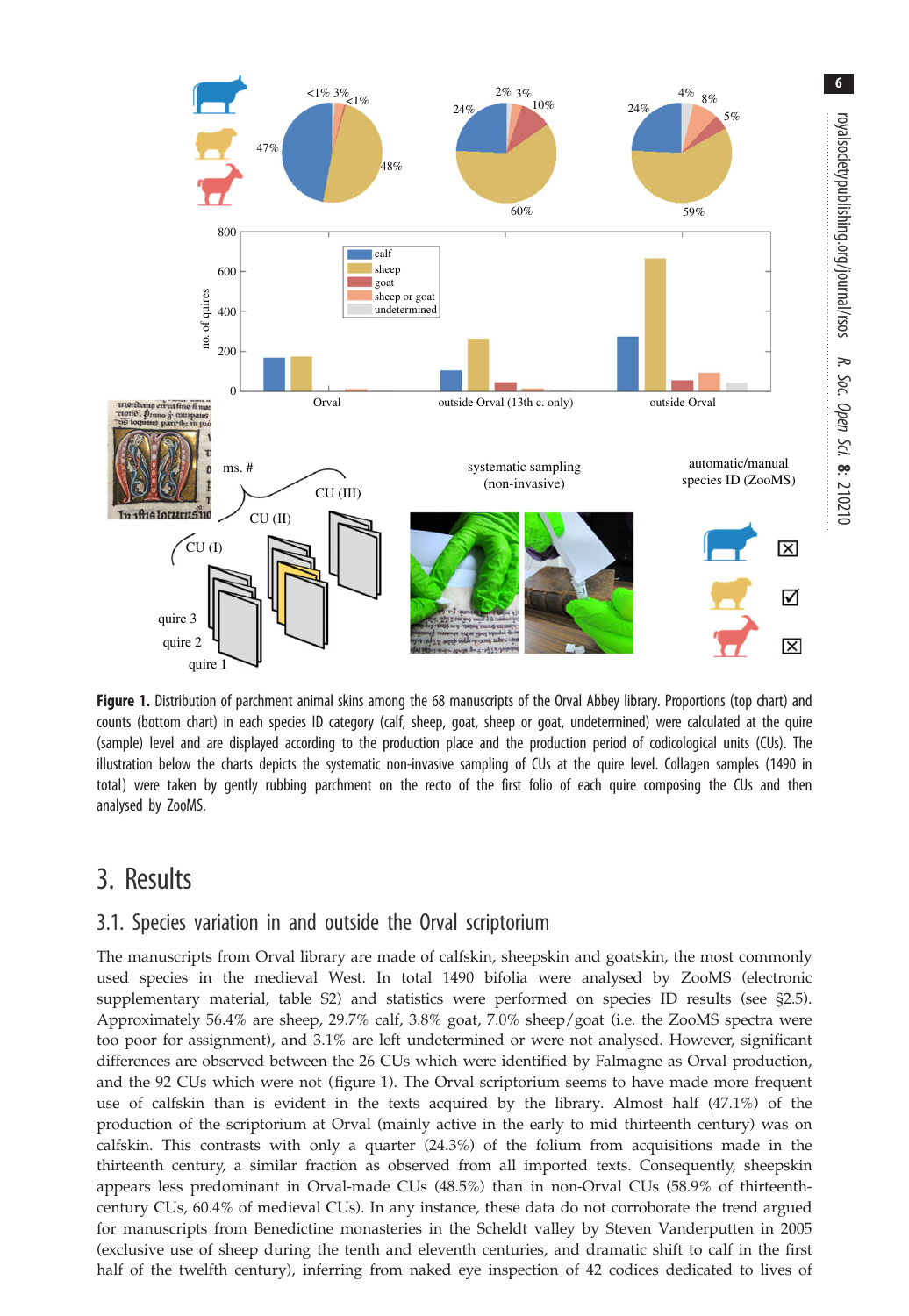

Figure 2. Timeline representation of animal skins among the codicological units produced by the Orval scriptorium and outside. For each codicological unit, a CU type descriptor (calf, sheep, goat, mixed, undetermined) was assigned from the percentage of occurrence of the dominant category, which was calculated from species ID data obtained at the quire level.

saints [\[14](#page-13-0)]. Eventually, the Orval monks hardly ever made use of goatskin (0.6%), a type of parchment which also remains uncommon in non-Orval productions (10.2% of thirteenth-century CUs, 4.8% of medieval CUs).

The above-mentioned statistics were performed at quire level. Yet, all following analyses will be made at CU level, with 'mixed' CUs treated separately, and labelled as such when their prevailing species falls below a given percentage (see below). Individual species analyses at CU level are listed in electronic supplementary material, table S3. The broader use of calfskin in Orval Abbey is more evident when data are plotted on a timeline (figure 2), and organized by thirds of a century (early, mid and late) according to the approximate date of each CU (see electronic supplementary material, table S1). The use of calfskin at Orval remains constant throughout the 'golden age' of the local scriptorium (five CUs in the first third of the thirteenth century, five CUs in the second third), which, by contrast, coincides with a period when very few non-Orval CUs were made of calf. The Orval scriptorium embraced sheepskin too, for 12 CUs were written on this type of parchment in the first two-thirds of the thirteenth century. Yet, compared with imported texts, Orval selected calfskin over sheepskin. The only pair of CUs essentially made of goatskin (CU 30-IV: 100% goat; CU 74: 97.62% goat; see electronic supplementary material, table S3) did not emanate from the Orval scriptorium, whose scribes only used goatskin once, into a mere two quires of a single CU (CU 35-2, CU 35-3; see electronic supplementary material, table S3). In England, Dyer has documented the decline in goat husbandry during the medieval period, in part due to their increasing legal liability [\[15](#page-13-0)], while Salvagno & Albarella use zooarchaeological evidence to also conclude that goats were rarely raised in the same period, but that their skins were being imported from the continent [[16\]](#page-13-0).

Our timeline (figure 2) also accounts for the existence of some 27 CUs which are composed of several skin types. For instance, CU 35, written in Orval in the first third of the thirteenth century, is made of both calfskin (four quires, and one final leaf) and goatskin (two quires), while CU 72-II, created elsewhere in the final decades of the twelfth century, has sheepskin (seven quires), calfskin (four quires) and some goatskin (one quire). Such heterogeneity may have been a fairly common feature of medieval book production, and is seen in a Glossed Luke produced in Canterbury during this period [\[17](#page-13-0)]. In what follows, CUs with fewer than 85% of their quires made of one skin type are considered 'mixed' CUs (see §2.5). It must therefore be noted that, when a CU is said to be 'homogeneous', it essentially means that one skin type prevails among the quires of this CU (greater than 85%); it does not rule out the presence of some quires made of another skin type (less than 15%). By making the balance between mixed and homogeneous CUs, we can assess the overall homogeneity of the corpus.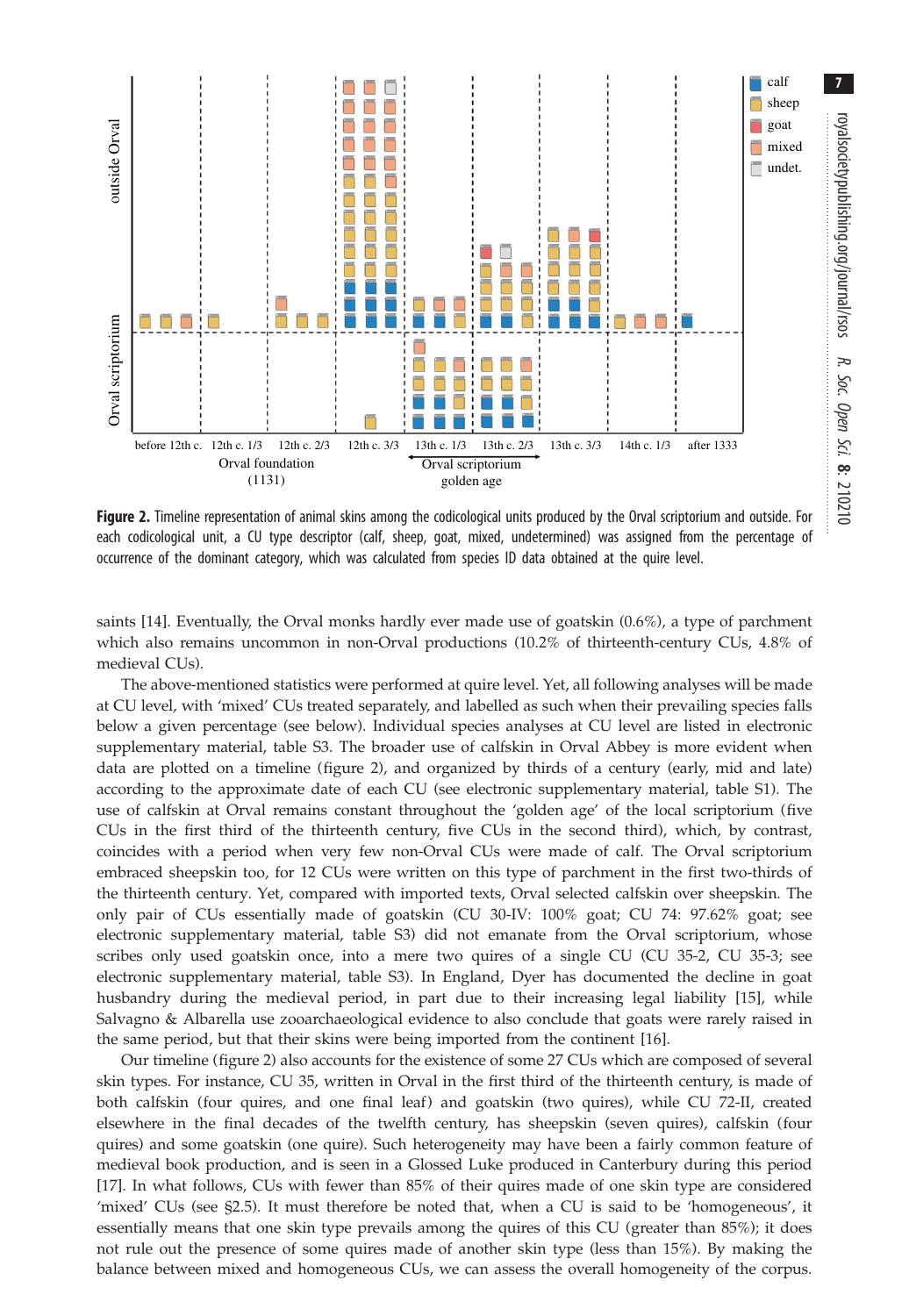

Figure 3. Homogeneity of codicological units from the Orval Abbey library. Homogeneous CUs refer to codicological units whose CU type descriptor falls into calf, sheep or goat categories.

As shown in figure 3, CUs produced in Orval are slightly more homogeneous than non-Orval CUs (88.5% versus 71.7%). Popular combinations of species within mixed CUs are sheepskin and calfskin  $(6/27 = 22.2%)$ , or a mix of the three common skin types  $(5/27 = 18.5%)$ . Calfskin and goatskin are only combined once. Sheepskin and goatskin may possibly be too, but, due to uncertain species ID (see Material and methods), we had to consider 'mixed' 13 CUs  $(13/27 = 48.1\%)$  made from quires assigned to sheep, goat and 'sheep/goat'. In a further pair of mixed CUs, undetermined species ID prevailed.

In his catalogue, Falmagne was able to determine a plausible geographical origin (place or area of production) for nearly half of the manuscripts once kept in Orval library (47 CUs, see electronic supplementary material, figure S3). Twenty-six CUs were made in Orval, 13 in Northern France (mostly Champagne), four in Paris, three in medieval 'Lotharingia' (approximately today's Benelux, Eastern France and Rhineland), and one in Italy. Correlative mapping of skin types confirms that calf was used more widely in Orval than in other represented areas (except in Paris, albeit a small dataset). Calfskin even appears either absent or rare in CUs produced in regions close to Orval (Lotharingia, Northern France), which may have seemed more inclined to use sheepskin.

#### 3.2. Possible motives for skin choice in book production

In order to address the question as to what factors guided the choice of a given type of parchment for manuscript book production in the twelfth to thirteenth centuries, we have explored the possible correlations between skin type and several design features of the CUs from Orval library. Some criteria were found less relevant than expected. For instance, there is no clear correlation with the format (dimensions) of CUs (electronic supplementary material, figure S4), apart perhaps from a slight preference for calfskin in the making of small-sized manuscripts  $(7/22 = 31.8\%)$ . Sheepskin represents between a third and a half of the CUs in each of the first three format categories defined in Bozzolo & Ornato's typology  $(10/22 = 45.5\%$  in small,  $38/69 = 55.1\%$  in medium–small, and  $10/25 =$ 40.0% in medium–large CUs) [[18\]](#page-13-0).

A more significant feature may be the thickness of CUs, which depends on the number of folia in a given CU [\[13](#page-13-0)]. On this basis, we have established an *ad hoc* scale of four CU thickness levels (see §2.6). It is worth noting that a majority of CUs from Orval library do not fit into Muzerelle & Ornato's standard model [\[13](#page-13-0)], for they have fewer than 100 folia (16.1% are in category 1: 'very thin', 39.8% in category 2: 'thin', and only 33.0% belong to category 3: 'medium'). Beyond this, three observations are of particular interest (electronic supplementary material, figure S5). First, more than three-quarters of 'very thin' CUs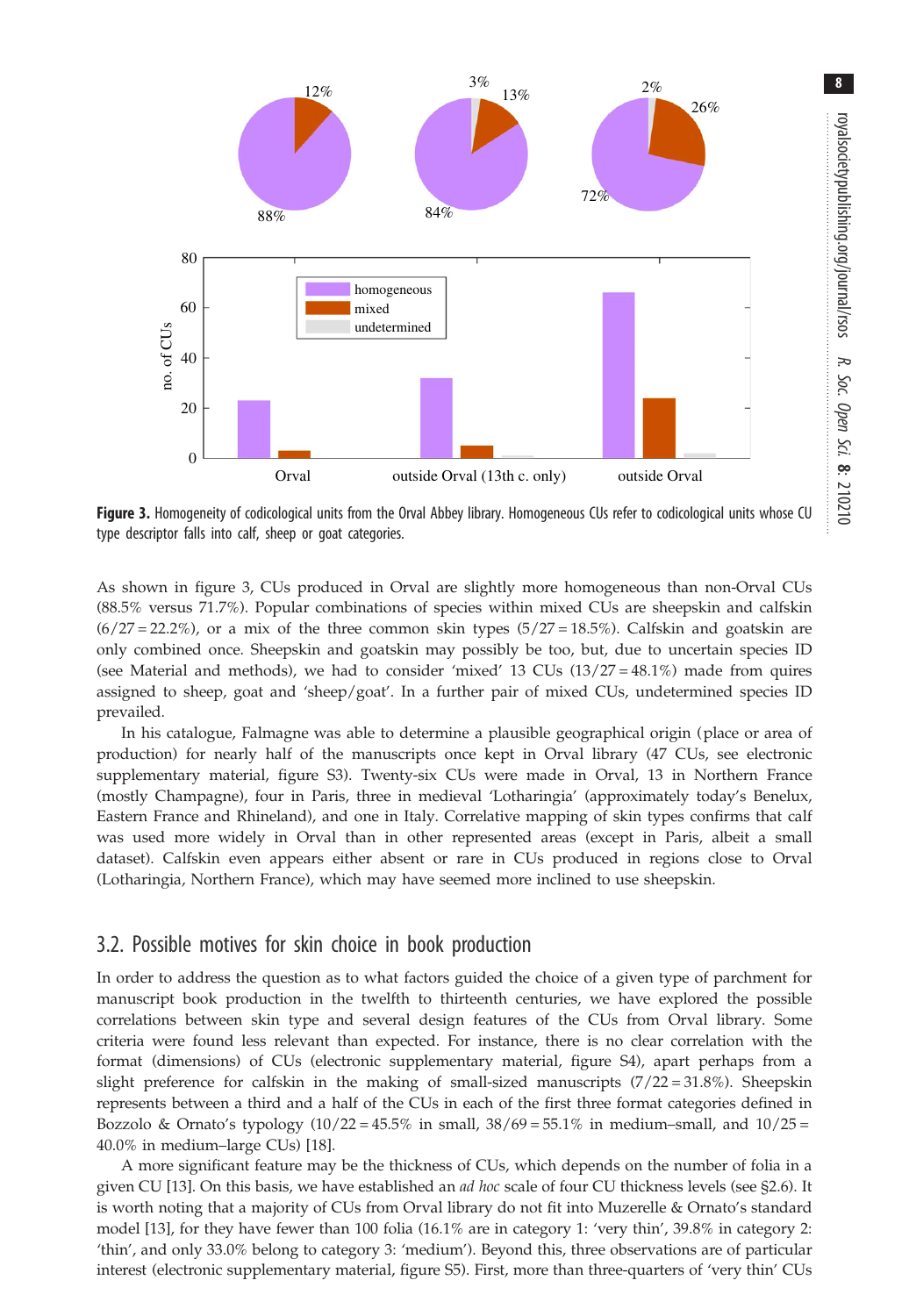<span id="page-8-0"></span>

Figure 4. Timeline of parchment thickness and animal skins used in the charters from the Orval Abbey. Animal skins were identified by ZooMS (blue dots: calf, yellow dots: sheep). Errors bars are standard deviations calculated from thickness measurements at six different points on the charters. One charter (c46, see electronic supplementary material, Table S4) has no date though it was produced in the thirteenth century (for plotting this timeline, its date was arbitrarily set to 1250).

were made in sheepskin (78.9%). Second, the rate of calfskin is roughly constant in the next three categories (respectively 29.8%, 28.2% and 23.1% in 'thin', 'medium' and 'thick' consistency CUs). Third, mixed CUs are proportionally over-represented among 'medium' CUs (41.0%).

We have also gauged the potential link between skin choice and textual content (electronic supplementary material, figure S6). To this end, a simplified typology of nine text categories has been set up, including a residual category 'Other' (see §2.6). Despite the limited size of the Orval corpus, which does not allow definitive conclusions here, some trends are clearly emerging. In the first instance, all biblical manuscripts—the most sacred books thus—were written on calfskin. Conversely, sheepskin was commonly used for grammar and rhetoric treatises, and also praised for law  $(8/16 =$ 50.0%), scientific  $(3/6 = 50.0\%)$ , and narrative manuscripts  $(10/15 = 66.7\%)$ . In the intermediate branches of theology, liturgy and preaching, calfskin, sheepskin, as well as mixed CUs occur in approximately identical proportions.

Ultimately, though, the most determining factor in the choice of skin type probably was the overall quality of the manuscript in the making. We are well aware that, in the eyes of experts in medieval manuscript books, objectifying 'quality' is an extremely delicate issue. What we have done here is to assess quality on three key criteria: layout, calligraphy and decoration [\[19](#page-13-0)]. These criteria were subjectively ranked on a scale ranging from 1 to 10, then converted into five quality levels : 'very low quality', 'low quality', 'medium quality', 'good quality' and 'very good quality' (see §2.6). The result appears especially meaningful, as it reveals a strong correlation with skin type (electronic supplementary material, figure S7). Indeed, a majority of 'very good quality' CUs were written on calfskin  $(7/11 = 63.6\%)$ , while a similar proportion of 'very low' and 'low quality' CUs  $(5/8 = 62.5\%)$ and 13/22 = 59.1%) were produced on sheepskin.

#### 3.3. Charter production in and outside the Orval 'chancery'

The 59 parchment charters left from the charter collection of Orval Abbey were also analysed. These legal deeds were received by the monks between 1173 and 1363; most of them (43 units) date from the thirteenth century [\[4\]](#page-12-0). They were authored by various persons and institutions, mostly from adjacent areas, such as local lords, city councils or bishops, but there are also seven papal bulls among them. Therefore, in terms of geographical origins, this set of archival documents represents a heterogeneous corpus. Since the writing of charters in the Orval 'chancery' has not yet been studied, we do not know exactly which charters were manufactured within the monastery, and which were produced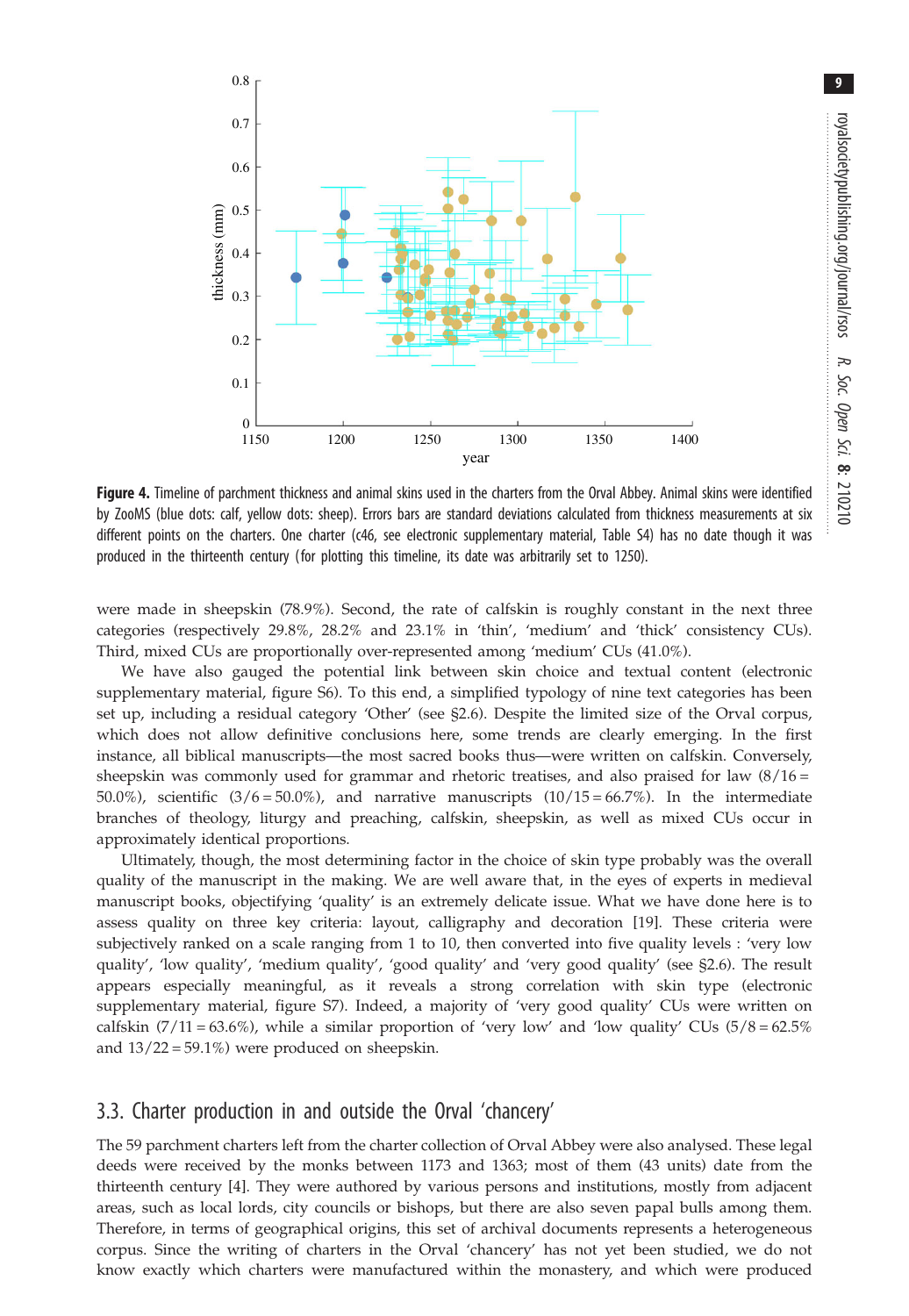outside, by their author's employees. Indeed, in the Middle Ages, charters were frequently prepared by their beneficiaries, especially when their nominal author was not prominent enough as to have a writing office or personnel of his own [\[20](#page-13-0)]. While papal bulls were certainly produced by the pontifical chancery, most deeds issued in the name of second-rank aristocrats, such as Thierry of Walcourt in 1200, were plausibly made by the Orval monks.

Peptide sequencing revealed that 54 charters are made of sheepskin, while a mere five are in calfskin [\(figure 4](#page-8-0)). Goatskin is completely absent from the Orval charters. The five charters in calfskin all predate the mid-thirteenth century: they were issued in 1173, 1200, 1201, 1225 and 1237 (electronic supplementary material, table S4). Their authors were lay and religious dignitaries from Lotharingia, the political entity where Orval Abbey was settled. Remarkably enough, from the 1230s onwards, all charters granted to Orval, including papal bulls, were made of sheepskin. This monopoly of sheepskin is congruent with the results of previous research on English late medieval and early modern legal deeds and French fourteenth-century account books, which were all written on sheepskin [[3](#page-12-0),[21\]](#page-13-0). It seems that in the Carolingian age (eighth to tenth centuries), sheep, calf and goat were all regarded as suitable for charter-making [[22,23\]](#page-13-0). Things thus changed at some point. The Orval evidence suggests that this happened in the early decades of the thirteenth century, although it entails few charters from this very period.

The thickness of the Orval charters was also examined (see §2.1) [\[24,25](#page-13-0)]. Systematic measurements [\(figure 4\)](#page-8-0) did not reveal any significant difference between charters in sheepskin and charters in calfskin. What they taught us, however, is that the thickness of charters starts decreasing from the beginning of the thirteenth century. This observation is in accordance with the measurements taken from a substantial sample of about 400 twelfth- and thirteenth-century papal bulls by Frank M. Bischoff in 1993 [\[23](#page-13-0)]. A decrease in thickness might therefore have been a general trend in Europe during the thirteenth century.

## 4. Discussion

#### 4.1. A first glimpse into 'ordinary' medieval book production

Our complete investigation of the Orval library is a first, important step towards a global understanding of parchment use in twelfth- and thirteenth-century 'ordinary' medieval book production in northwestern Europe. In addition to offering an insight into a wide variety of codices, the Orval corpus presents a strong coherence from a geographical standpoint, as most of its components were created in the same area (Northern France and ancient Lotharingia, except one imported Italian manuscript). The conclusions of the present study logically differ from those reached by the first, ground-breaking survey of parchment manuscripts by ZooMS, published in 2015 by researchers from the University of York, UK, and primarily focused on thirteenth-century 'pocket' Bibles (i.e. a select category of extremely small-sized books) originating in France, England and Italy [\[3\]](#page-12-0). Based on the less exclusive and more clustered Orval evidence, it is now clear that sheepskin, and not calfskin as suggested by pocket Bibles, was the most commonly used skin type in book production during the central Middle Ages. This was at least the case between the Seine and Rhine rivers, yet probably also well beyond. Our results further substantiate the common view that goatskin parchment was scarcely used in the northern part of Europe. In this respect, however, a discrepancy can be observed between the 26 CUs recognized by Falmagne as products from the Orval scriptorium during its 'golden age' (ca 1200 to 1260), and CUs originating from other (mostly unidentified) writing places. Indeed, while most of the 20 non-Orval CUs dating from the same period were written on sheepskin, the ratio of sheepskin to calfskin is almost equal to unity within Orval-made CUs. Whatever the exact reasons for this situation (see below), it suggests that ZooMS techniques, when applied to a large corpus, may help to unveil discriminating features for particular book productions.

The prominence of sheep- and calfskin in Orval-made books is congruent with cattle breeding practices in the Ardennes region in the high and late Middle Ages. It is interesting to compare the size of this study from a zooarchaeological perspective. In a synthetic study of 105 sites excavated in London over the space of two decades, Thomas and co-workers were able to analyse measurements of a total of 4300 individual cattle bones and horn cores and 1951 ovicaprid bones (sheep and sheep goat) [[26\]](#page-13-0). Of these 129 cattle and 97 ovicaprid dated to the earliest time period (1220–1300), about the length of the Orval golden period. Like several horn cores and bones may belong to one single animal, multiple folia may be produced from one single skin. The numbers in the 20 non-Orval CUs (158 acquired folia out of 1373 in total) dwarfs typical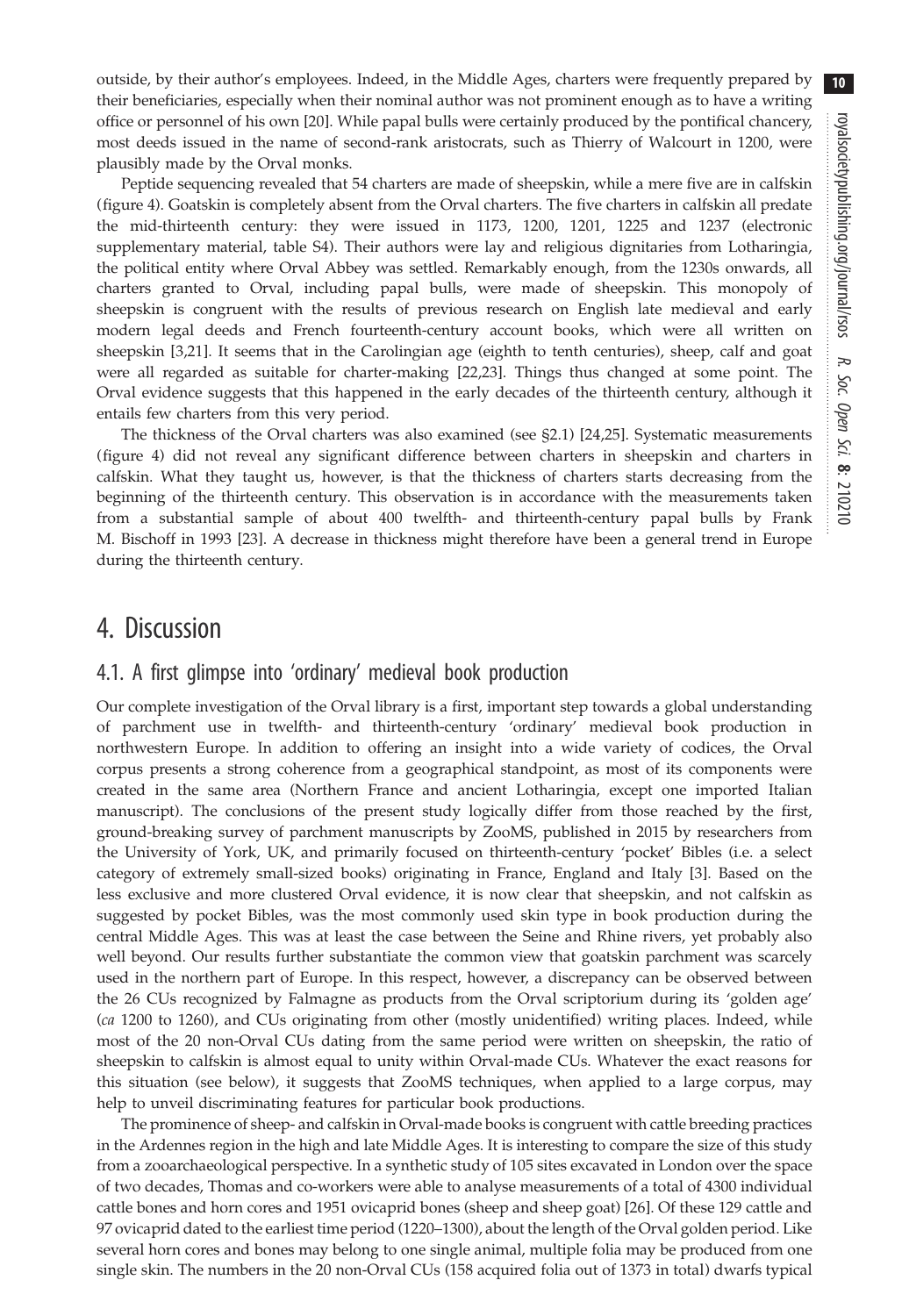zooarchaeological studies. Here, unlike for local production, four times as many were derived from skins of sheep (118) as calf (29), with a further three goatskins. From a zooarchaeological standpoint, young calf and goat bones are rarely reported from archaeological sites in northwestern Europe in this period [\[27](#page-13-0)] and the 4 : 1 ratio of sheep to cattle is higher than is typical for similar synthetic surveys of the period [\[28](#page-13-0)] where the bone proportions of sheep and cattle in England are roughly equal. Available evidence from Orval Abbey does not allow historians to characterize its livestock in absolute or relative terms, except for pigs (at least 400–500 units in the second half of the thirteenth century [[29\]](#page-13-0)). All we know is that the Cistercian monks of Orval managed their presumably numerous livestock with great care, jealously defended their privileges in the nearby forests, and were always keen to gain access to new pastures [\[29](#page-13-0)]. Closer estimates are only possible for a few religious houses in the same region, such as the Dominican priory of Marienthal, some 50 kilometres west of Orval [\[30](#page-13-0)]. According to surviving documents, flocks of goats were rare and small-sized, which evidently explains why goatskin was never used in the Orval scriptorium, except for a couple of isolated, erratic quires [[31\]](#page-13-0). Bovine herds and ovine flocks were both present in the Ardennes, but not in similar proportions, as sheep flocks were by far larger than bovine herds. For instance, in 1321, Marienthal owned 597 sheep, including 132 lambs at least, against 74 adult bovines and 45 calves.<sup>1</sup> Easier access to sheepskin may therefore account for its overall predominance in book production (as well as, to some extent, for its ever more exclusive use for charters: see below). Moreover, according to the aforementioned thirteenth-century financial records from Beaulieu Abbey (England), sheep parchment was cheaper than calf (and goat) parchment, arguably because it was considered lower quality [\[1\]](#page-12-0). A comparison can be made with the meat market in medieval France, as calf meat was usually more valued than sheep meat [[32\]](#page-13-0). In this context, the special preference for calf parchment demonstrated by Orval monks in the thirteenth century cannot have originated from an economic reasoning. An explanation for this is to be found elsewhere.

#### 4.2. Calf or sheep? Quality and correlated factors

Among the above-discussed factors which possibly influenced the scribe's choice for a particular type of skin, none was decisive in itself. Rather, beside merely practical issues such as availability and cost effectiveness, which may of course have been determining in some instances (though probably not so much in a wealthy and resourceful Cistercian monastery), this decision is likely to have resulted from an intricate combination of factors, each driven by its own logics. We have seen that a certain sense of quality must have played a key role. Basically, our survey has shown that the better a manuscript was executed, the stronger the likelihood that it was written on calfskin, which corroborates an existing conventional wisdom among codicologists [\[22](#page-13-0)]. As an extreme example, the two most valued manuscripts in our corpus, which were also the most lavishly decorated (CUs 100-I and 138, with gold used for the illuminations), were both made of calfskin. Conversely, average to low-range books had a good chance of being written on sheepskin. A notion of prestige must therefore have been attached to calf parchment. This is reflected in the Orval corpus by the correlation between animal species and textual content. All biblical manuscripts, that is by far the most revered books in a monastic library, are made of calfskin (as were most thirteenth-century pocket Bibles, though not necessarily for identical reasons), while sheepskin was preferentially used for non-religious texts regarded as 'work tools' of lesser status, such as grammar and rhetoric treatises, as well as law, scientific and narrative manuscripts.

But what did make calfskin more suitable than sheepskin for high-quality productions? There is no clear-cut answer to this question. The thickness of resulting parchment was not necessarily at stake: calfskin is naturally much thicker than sheepskin [\[33](#page-13-0)], yet medieval parchment-makers were equally able to make very thin sheets from both species [[3](#page-12-0)]. Our observations on the thickness of CUs are difficult to interpret in this respect. There is evidence that medieval scribes were deeply concerned to make books that were easy to handle and looked good [\[13](#page-13-0)]. Small-sized manuscripts must not be too thick, otherwise they would have been poorly adapted to consultation and have looked disgraceful (tower-books), whereas large-sized manuscripts had to be thick enough as not to resemble 'strip-books'. But the reason why small manuscripts in the Orval library are proportionally more often made of calf, while nearly all 'thin' CUs were written on sheepskin, remains unclear. It is well possible that calfskin first and foremost appeared as a better raw material for parchment-making because it has less fat than sheepskin, and was therefore a better surface for ink and paint [\[22,34](#page-13-0)]. One might also think of the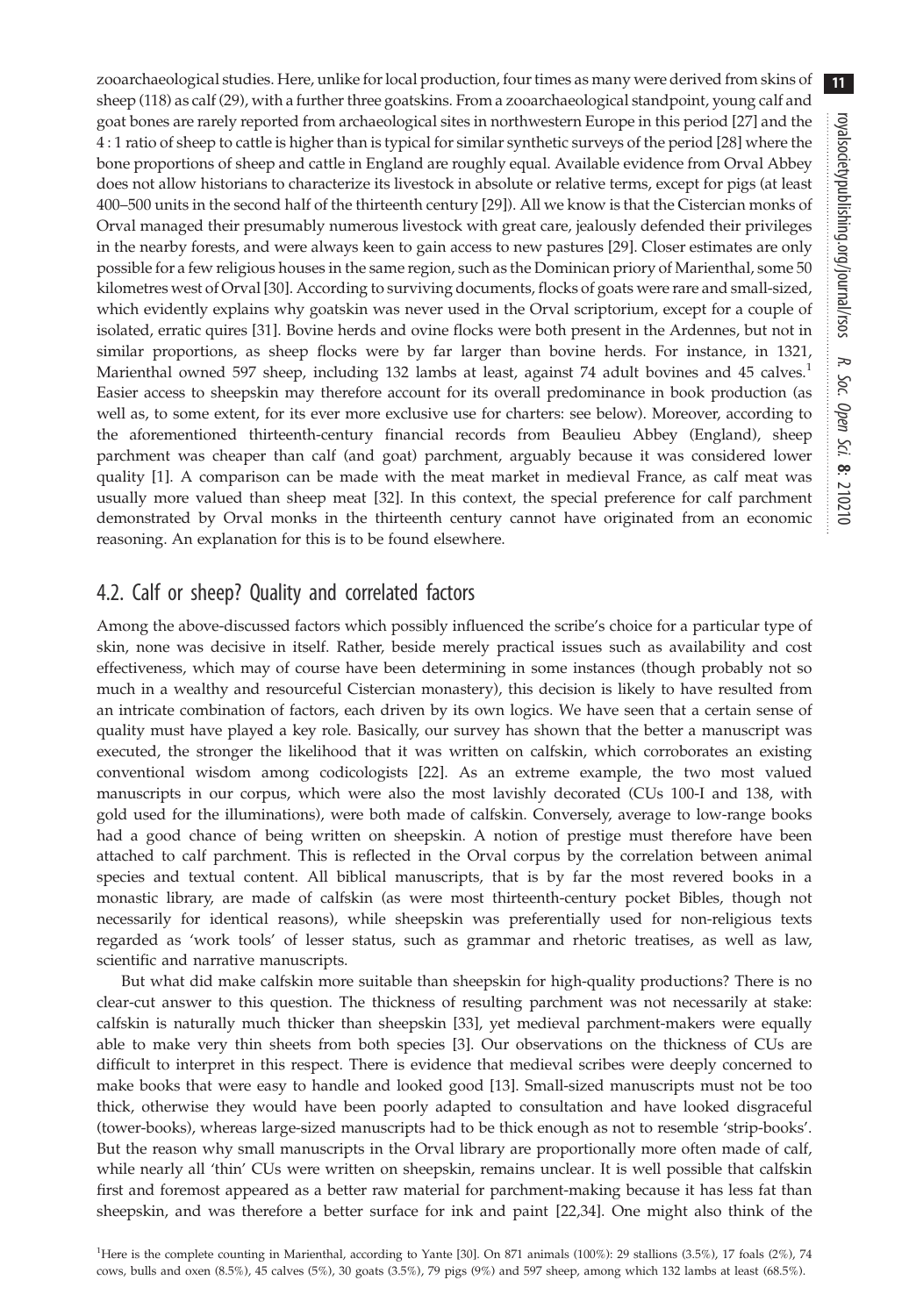visual aspect of neatly prepared parchment from calf, which enjoys the reputation of being especially spotless, white and smooth [[2](#page-12-0)]. Further research is needed along these lines.  $12$ 

#### 4.3. Parchment charters: a reality apart

Crucially, our study reveals that the making of archival documents did not follow the same pattern as the production of library books. While calf-, sheep- and even goatskins were used concomitantly in book production during the central Middle Ages, the charters collected by Orval monks were exclusively made of sheepskin from the 1230s onwards. Charters made of calf still occur at the turn of the twelfth and thirteenth centuries, but then disappear. This trend is all but specific to the local 'chancery', for a substantial (though not quantifiable) part of the deeds kept in Orval, including several papal bulls, were written in other places. Analyses carried out on two fourteenth-century sets of French and English documents have shown that in this period, other kinds of archival records, such as account books and rolls, were also made of sheepskin [\[3,](#page-12-0)[21](#page-13-0)]. Yet, earlier studies (based on visual assessment) of charter material from St Gall Abbey (now Switzerland) and the region of Lucca (Tuscany, Italy) pointed out that, in the first part of the medieval era, calf and goat were still commonly used beside sheep [\[22](#page-13-0),[23,35\]](#page-13-0). The Orval evidence may therefore bear witness to a major shift in the early decades of the thirteenth century—to be confirmed by further research on other charter collections—towards a growing monopoly of sheepskin in the field of legal deeds and other administrative documents. There were exceptions, however. The papal chancery in Rome, a very conservative institution, reportedly continued to use goat parchment in the thirteenth century (80–75% sheep, 20–25% goat, according to Bischoff [\[23](#page-13-0)]). Case studies indicate that north of the Alps, some types of solemn deeds, such as imperial diplomas or city privileges, were still made of calfskin [\[36](#page-13-0),[37\]](#page-13-0). This is the case, for instance, of the Austrian Privilegium maius and its accompanying set of forged diplomas (1359–1360). The forgers went as far as trying to simulate goat parchment by reworking a calfskin, since they knew that their supposed eleventh-century diploma should have been issued in Italy, and consequently written on goat parchment [\[37](#page-13-0)]. This is a spectacular reminder that medieval scribes were acutely aware of animal species, and able to discriminate between them [\[2,](#page-12-0)[38\]](#page-13-0).

The growing use of sheepskin in archival production coincides with the 'revolution of writing': from the late twelfth century onwards, written records dramatically proliferated in the medieval West [[39\]](#page-13-0). In this context, the need for parchment became more and more acute, which may help explain the success of cheaper sheepskin against calfskin. In addition, everyday, ephemeral administrative writings did not require premium quality support. Yet, there may be more compelling reasons for the near-eradication of calf parchment from pragmatic literacy. According to a celebrated late twelfth-century English treaty (Dialogue of the Exchequer), sheep parchment was seen as an advisable protection against forgery, thanks to its propensity to delaminate when part of the supported text was being erased for rewriting [[40\]](#page-13-0). This feature was very convenient indeed in the domain of legal deeds. There might also be a link with the introduction and widespread raising of fattier wool sheep.

The moderate downward trend in thickness observed among thirteenth-century charters might reflect a tendency towards an improved preparation of the parchment [\[22](#page-13-0)]. Yet, the crucial information about thickness is that charters are significantly thicker than book leaves (although they only needed to be prepared for writing on one side), possibly because, as reported by Conrad of Mure in the late thirteenth century [\[41](#page-13-0)], they were expected to be slightly rigid. Parchment sheets aimed at the writing of documents were therefore made, prepared or selected in a different way. Charter parchment is definitely a reality apart.

## 5. Conclusion

Systematic ZooMS analysis of a large and coherent corpus of manuscripts and charters from one single monastic institution was carried out on a very high number of samples (1490). This large amount of samples set an unprecedented challenge to species identification from manual analysis of ZooMS data. Beside manual classification, an automated analysis method was used to consolidate species ID results. There are two key advantages to the automated approach. Firstly, it has a much smaller time cost and training overhead. Secondly, it yields for each sample a score which can be interpreted as a confidence metric in the validity of the classification. This study demonstrates that the scoring system is a useful metric for confidence in the automated identification of species for parchment data, and allows expertise to be targeted at samples which are more difficult to interpret.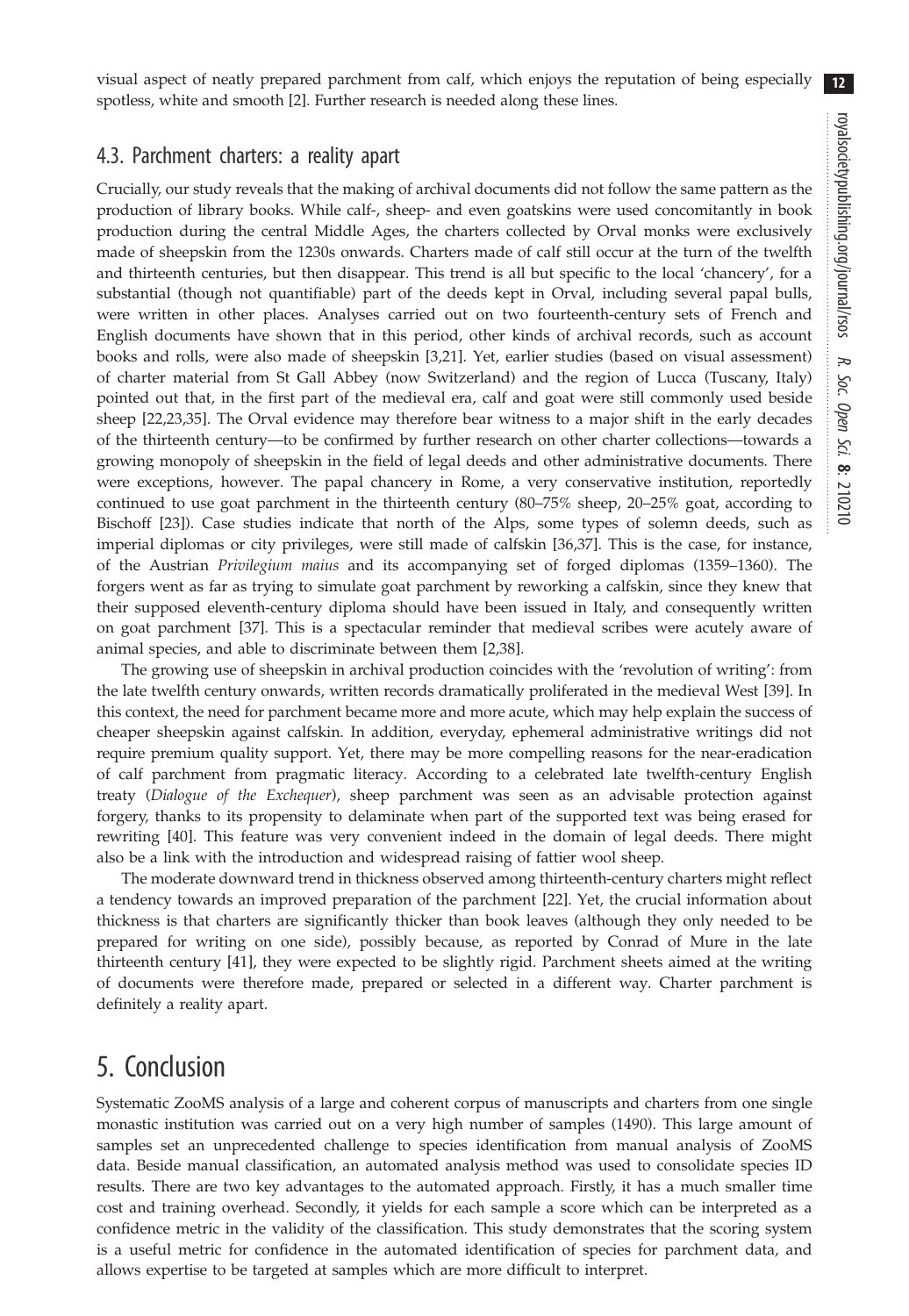<span id="page-12-0"></span>This first-ever complete survey of a monastic library and archive is also a major breakthrough in our understanding of parchment use in medieval Europe. It makes the case that calf was not the most commonly used animal species for parchment-making in continental northwestern Europe in the central Middle Ages, and confirms that goatskin was virtually absent north of the Alps. It is rather the skin of sheep that appears as the standard raw material for 'ordinary' manuscript book production. Remarkably, sheep parchment was even more prevalent in the making of archival documents: from the 1230s onwards, all surviving charters from Orval Abbey were written on this support. A complex combination of factors may account for the success of sheepskin. Sheep flocks were far more numerous in northwestern Europe than bovine herds and goat flocks, which most probably made sheep parchment more available and less expensive, and therefore best suited for medium- and low-range book production. A booming need for writing material in the sphere of administration after 1200 (revolution of writing) certainly reinforced the attractiveness of cheaperand forgery-proof?—sheep parchment. Calf parchment, which was presumably praised by medieval scribes as an upper quality material, may have been reserved for the making of valuable manuscripts.

Indeed, within the Orval library, the more select a manuscript appears, the greater the chance that it is written on calfskin. This is probably one of the most striking underlying principles which medieval book production obeyed, in terms of species selection. As a corollary, a relation can be observed between the textual content of a given book and the type of parchment it is made of. The most valued and longer works, to begin with biblical texts, were made of calfskin, whereas secular writings regarded as mere 'work tools', such as grammar books, were generally written on sheepskin.

Non-invasive analytical techniques such as ZooMS open new fields in the study of medieval written production. Combined with codicology and diplomatics, these new techniques allow to reinvestigate the production of manuscript books and charters. In addition, they also contribute to improving our understanding of crafting techniques and cattle breeding in the Middle Ages. It is necessary now to analyse new coherent corpora of manuscripts and charters from all over Europe, as we have done for Orval Abbey. By multiplying the case studies, it will be possible to draw a map of parchment production and use in medieval Europe.

Data accessibility. The datasets supporting this article have been uploaded as part of the electronic supplementary material.

Authors' contributions. X.H., J.-F.N., T.F., M.J.C., O.D. conceived the study; T.F. realized the codicological study; C.C. organized parchment sampling; S.S., M.D., J.B. performed ZooMS analysis; S.S. (S.H.) conducted manual (automated) species identification; O.D. wrote dedicated scripts for statistical analysis; N.R.-R., J.-F.N., C.R., X.H. carried out the historical interpretation of the results; N.R.-R., J.-F.N., M.J.C., O.D. wrote the manuscript. All authors gave final approval for publication and agree to be held accountable for the work performed therein.

Competing interests. At the time of writing, Prof. Matthew Collins was a Board Member of Royal Society Open Science, but had no involvement in the review or assessment of the paper.

Funding. O.D. acknowledges funding from the Fondation Roi Baudouin, Belgium (Fonds Jean-Jacques Comhaire, Grant Agreement No. 2016-P2813310-206264). M.J.C. acknowledges funding from Beasts to Craft (ERC Horizon 2020 Grant Agreement No. 787282) as well as Danish National Research Foundation (DNRF128).

Acknowledgements. The authors acknowledge funding from the Fondation Roi Baudouin, Belgium (Fonds Jean-Jacques Comhaire). They are grateful to the National Library of Luxembourg and the Belgian State Archives for granting access to their collections. O.D. thanks Luke Spindler (BioArCh, University of York) for ZooMS analyses on very first samples. O.D., J.-F.N., N.R.-R. thank J. Vnouček for enlightening discussion on parchment fabrication and visual inspection.

## References

- 1. Gullick M. 1991 From parchmenter to scribe: some observations on the manufacture and preparation of medieval parchment based upon a review of the literary evidence. In Pergament. Geschichte, Struktur, Restaurierung, Herstellung (ed. P Rück), pp. 145–157. Sigmaringen, Germany: Thorbecke.
- 2. Turner NK. 2018 Materiality of medieval parchment: a response to 'the animal turn'. Revista hispánica moderna 71, 39–67. [\(doi:10.](http://dx.doi.org/10.1353/rhm.2018.0007) [1353/rhm.2018.0007](http://dx.doi.org/10.1353/rhm.2018.0007))
- 3. Fiddyment S et al. 2015 Animal origin of 13thcentury uterine vellum revealed using noninvasive peptide fingerprinting. Proc. Natl Acad. Sci. USA 112, 15 066–15 071. ([doi:10.](http://dx.doi.org/10.1073/pnas.1512264112) [1073/pnas.1512264112](http://dx.doi.org/10.1073/pnas.1512264112))
- 4. Gobin M. 2015 Inventaire des archives de l'abbaye Notre-Dame d'Orval (1173–1794). Brussels, Belgium: Archives générales du Royaume.
- 5. Falmagne T. 2017 Die Orvaler Handschriften bis zum Jahr 1628 in den Beständen der Bibliotheque Nationale de Luxembourg und des

Grand Séminaire de Luxembourg. Wiesbaden, Germany: Harrassowitz.

- 6. Muzerelle D. 2003 Vocabulaire codicologique. Répertoire méthodique des termes français relatifs aux manuscrits. Paris, France: Comité international de paléographie latine. See [http://](http://www.palaeographia.org/vocabulaire/pages/vocab2.htm) [www.palaeographia.org/vocabulaire/pages/](http://www.palaeographia.org/vocabulaire/pages/vocab2.htm) [vocab2.htm](http://www.palaeographia.org/vocabulaire/pages/vocab2.htm).
- 7. Gumbert JP. 2010 Words for codices: a codicological terminology in English. See [http://](http://www.cei.lmu.de/extern/VocCod/WOR10-1.pdf) [www.cei.lmu.de/extern/VocCod/WOR10-1.pdf](http://www.cei.lmu.de/extern/VocCod/WOR10-1.pdf).